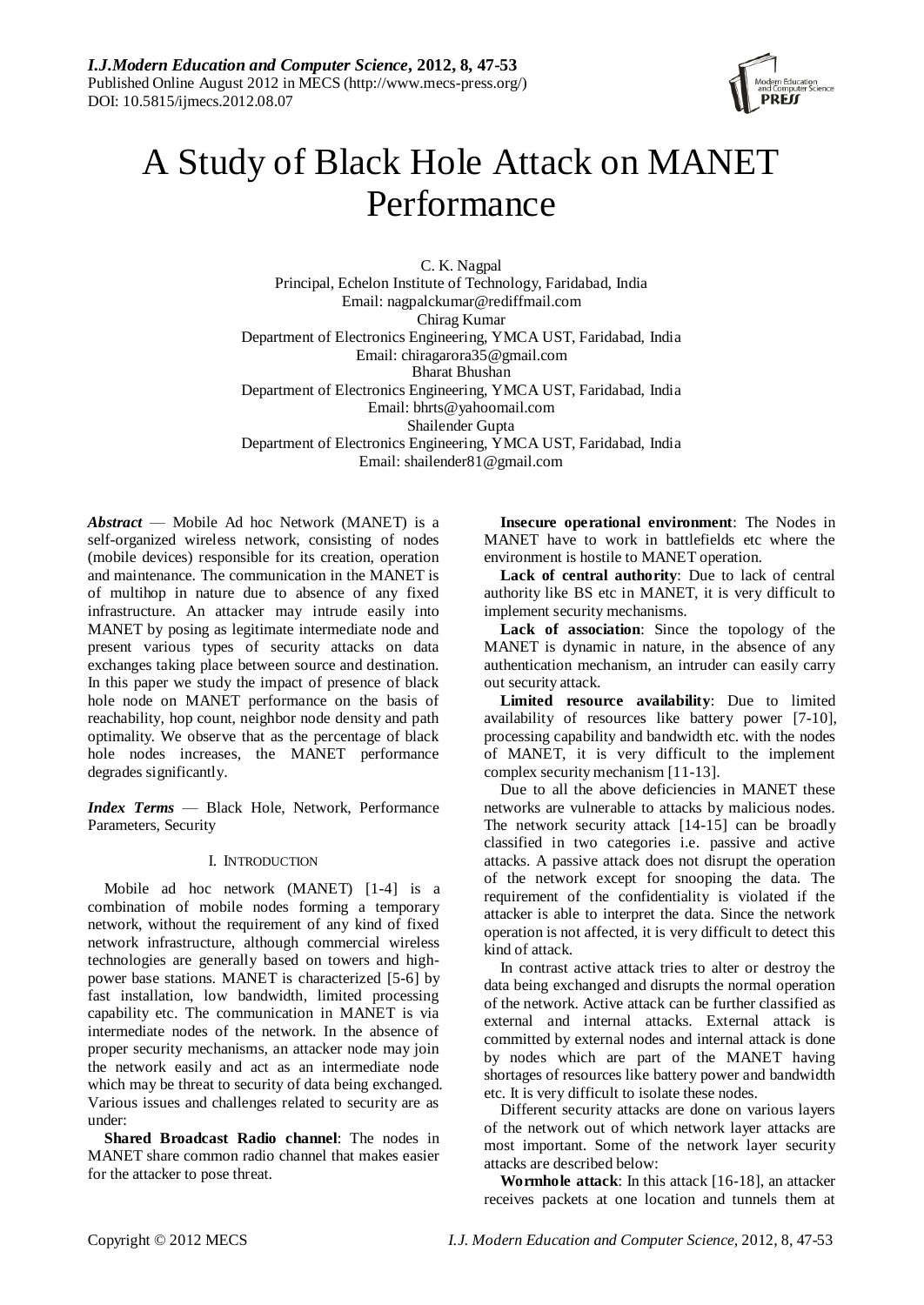another location where these packets are resent into the network. In the absence of proper security mechanisms, most of the existing routing protocols may fail to find the valid routes.

**Blackhole attack**: In this attack [19-21] a malicious node [10] may advertise a good path to a destination during routing process. The intention of the node may be to hinder the path finding process or interpret the packet being sent to destination.

Alternatively black-hole scenario may be defined as the one in which the cannel properties tend to be asymmetric i.e. the signal strength in both direction may not be same. In this case a node which receives the data packet but does not forward it is termed as black hole. In either case the normal operation of the MANET is disrupted.

**Byzantine attack**: Here [22] compromised intermediate nodes carries out attack such as loops, routing packets on non optimal paths and selectively dropping packets.

**Information disclosure**: A compromised network node may leak the important or confidential information such as network topology, geographical information of nodes and optimal routes to the nodes etc.

**Resource consumption attack**: An attacker node acting as intermediate node may initiate unnecessary request for routes, frequent generation of beacon packets or forwarding stale routes to nodes. This result in over consumption of nodes limited resources and keeps the node unnecessary occupied.

In this paper we analyze the impact of the presence of the black-hole nodes on the MANET performance. We have found that as the percentage of black hole nodes increases, the network performance degrades. The paper is organized as follows: section 2 gives description about simulation setup parameters, results are provided in section 3 and section 4 provides conclusion.

# II. LITERATURE SURVEY

S. Dourker [23] et al performed a performance analysis of ad hoc networks in the presence of the black hole nodes. In this they studied the effects of black hole attacks on the network performance. For this purpose the study was carried out on the packet loss with and without a black hole node using simulator NS-2. A solution was also proposed by them in order to minimize the effect of black hole attacks. This solution improved the network performance in the presence of a black hole by about 19%.

S. Sharma [24] et al provides a solution in order to overcome the effect of black hole attack on the performance of MANET. To provide security in small networks is easy as compare to large networks. So, they divide large network into number of zones and implemented Secure-ZRP protocol which can be used to prevent black hole attack in zones or outside the zones. Performance evaluation is done in QUALNET simulator. Their analysis shows that the performance of ordinary routing protocol is low in comparison to the Secure Zone Routing Protocol.

M. Medadian [25] et al proposed a method in order to minimize the effect of black hole attack, to wait and check the replies from all the neighboring nodes to find a safe route but this approach suffers from high delay. The Simulation results show that the proposed protocol provides better security and also better performance in terms of packet delivery than the conventional AODV in the presence of Black holes with minimal additional delay and Overhead.

Another study was carried out by V. Palanisamy [26] et al to measure the effect of the black hole nodes on the performance of MANET. They studied the impact of black hole node and also their position in the simulation region. The performance comparison is done by using performance metrics packet delivery with respect to three scenarios as: Black hole attack node near sender, black hole attack node near receiver and anywhere within the network.

N. Sharma [27] et al analyzes the impact of black hole attack by presenting two methods. The first method is to find more number of paths to the destination. The second is to exploit the packet sequence number included in any packet header. Their simulation shows that in comparison to the original ad hoc on demand distance vector (AODV) routing scheme, the second solution can verify 75% to 98% of the route to the destination depending on the pause time at a minimum cost of the delay in the networks.

Okoli Adaobi [28] et al worked to find the impact of black hole attack on the performance of MANET and also found the impact of position of black hole node. According to them under the on-demand routing protocol, the closer a malicious node is to the source of traffic, the greater the extent of damage inflicted on the networks.

## III. SIMULATION SETUP PARAMETERS

This Section describes the simulation setup process, various parameters used in simulation process and the performance metrics used in the simulation process.

#### *A. Simulation Setup*

To find the impact of presence of black hole nodes on the MANET performance, a simulator was designed in MATLAB 7.0. The simulation process was carried out for 40 and 50 number of nodes. The nodes were uniformly distributed in the simulation region by using rand function of MATLAB. To create path between source and destination Dijkstra's Shortest Path Routing Algorithm was used. Since black hole nodes do not participate in normal routing process, these were made unreachable. Fig. 1 shows the snapshot of simulation region showing the deployment of the nodes. The path shown in red color is formed by nodes including black holes, whereas path formed in cyan color is formed by nodes avoiding black holes.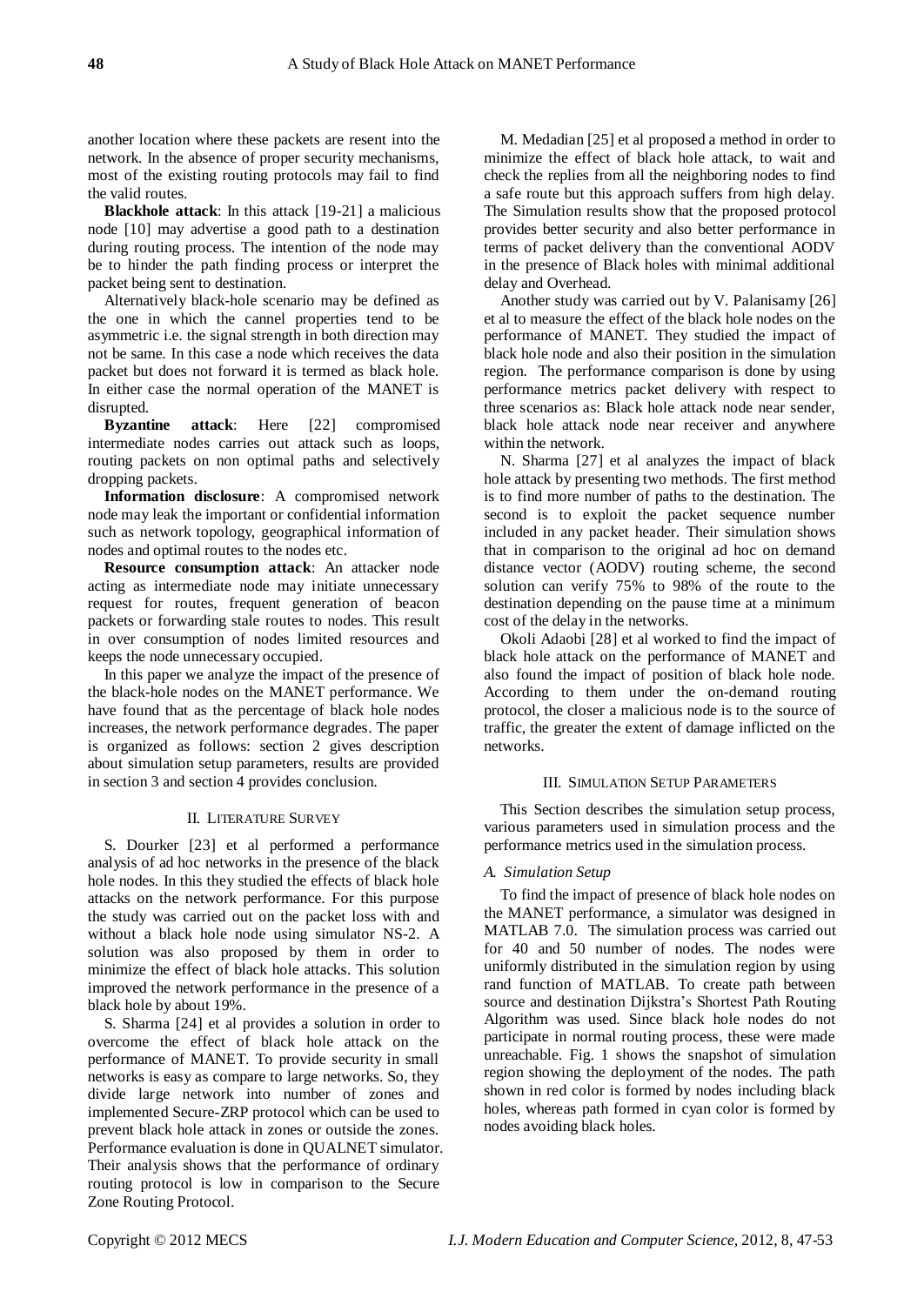

Figure 1. Snapshot of Simulation Process

## *B. Simulation Process*

The simulation process is carried out for 40 and 50 nodes by placing them randomly and uniformly in the simulation region. The percentage of black hole nodes is varied from 0 to 100. Various simulation set up parameters are shown in Table 1. Algorithm for the simulation process is as shown in Fig. 2.



Figure 2. Algorithm of simulation process.

## *C. Performance Metric Used*

The performance metric used to find the impact of black hole nodes are as follows:

**Hop Count:** Defined as the number of total number of intermediate nodes from source to destination for successful operations.

**Reachability:** Defined as the fraction of successful routes to the total number of routes (reachable or not).

**Neighbor Node Density:** Defined as the average number of neighboring nodes in a network.

**Path Optimality:** Defined as the ratio of the shortest path containing black hole nodes to the shortest path length formed without the presence of black hole nodes.

TABLE I. SIMULATION SETUP PARAMETERS

| <b>Parameter</b> | Value                            |
|------------------|----------------------------------|
| Size of          | 2250000 sq. units                |
| Region           |                                  |
| Shape of         | Square: 1500(Length)             |
| Region           |                                  |
| Number of        | 40,50                            |
| <b>Nodes</b>     |                                  |
| Deployed         |                                  |
| Transmission     | 250                              |
| Range            |                                  |
| Percentage       | $0-100$                          |
| of Black         |                                  |
| Hole Nodes       |                                  |
| Routing          | Dijkstra's Shortest Path Routing |
| Algorithm        | Algorithm                        |
| <b>Used</b>      |                                  |
| Routing          | <b>Shortest Path Routing</b>     |
| Strategy         |                                  |
| <b>Used</b>      |                                  |
| Performance      | Hop Count                        |
| Metrics Used     | Throughput                       |
|                  | Neighbour Node Density           |
|                  | Path Optimality                  |
| Placement of     | Random                           |
| <b>Nodes</b>     |                                  |
| Number of        | 25                               |
| iterations       |                                  |

## IV. RESULTS AND DISCUSSIONS

#### *A. Impact on hop count*

Fig. 3 shows the impact of black hole count on Hop Count. Fig. 3 and Fig. 4 show the results for 40 and 50 numbers of nodes respectively. Following inference can be made from the fig. 3 and 4.

- As the percentage of black hole nodes increases, there is consistent decrease in value of hop count.
- The value of hop count decreases to zero as the percentage of nodes reaches to 100%. At very high concentration (nearly 100%) of black hole nodes the number of intermediate nodes reduces to zero since at this concentration the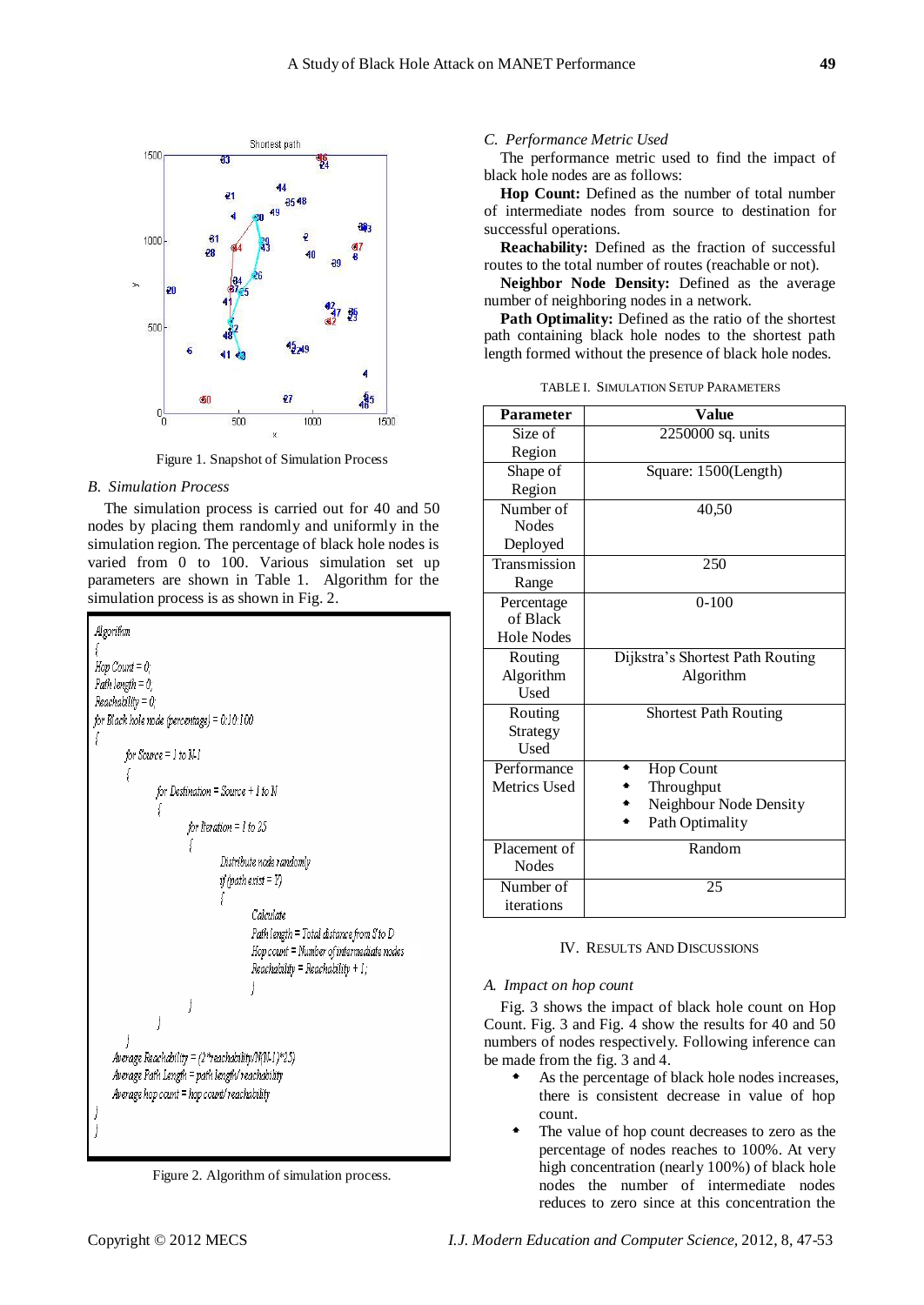communication is in between neighboring nodes only.



Figure 3. Impact on Hop Count for 40 nodes.



Figure 4. Impact on Hop Count for 50 nodes.

#### *B. Impact on Reachability*

Fig. 5 and 6 shows the impact of black hole on reachability. Fig. 5 shows the impact for 40 nodes and fig. 6 shows the impact for 50 nodes. Following inference can be made from the fig. 5 and 6.

- As the percentage of black hole nodes increases, there is decrease in value of reachability.
- For a given area deployed with higher number of nodes the reachability value is quite high than the area employing lesser number of nodes.
- The value of reachability reduces to 10% for 40 number of nodes and 15% for 50 number of nodes as the percentage of nodes reaches to 100%. It should be noted here that even in an environment containing 100% concentration of black hole nodes the reachability value doesn't reaches zero level since the communication between neighboring nodes still occurs.

#### *C. Impact on Neighbor Node Density*

Fig. 7 and 8 show the impact of bandwidth on Neighbor Node Density. Fig. 7 shows the effect for 40 nodes and fig. 8 for 50 nodes. Following inference can be made from the figure:

- As the percentage of black hole node increases there is decrease in value of Neighbor Node Density. This is due to the fact that the black hole nodes don't reply to route request packets hence the neighbor node density decreases and reaches to zero at 100% concentration of black hole nodes.
- For fixed size area the neighbor node density will be higher for an environment having higher number of nodes.
- The value of Neighbor Node Density decrease to zero as the percentage of nodes reaches to 100%.



Figure 5. Impact on Reachability for 40 nodes.



Figure 6. Impact on Throughput for 50 nodes.

## *D. Impact on Path Optimality*

Fig. 9 and 10 show the impact of bandwidth on Path Optimality. Fig. 9 shows the effect for 40 nodes and fig. 10 for 50 nodes. Following inference can be made from the fig. 9 and 10.

- As the percentage of black hole nodes increases, there is decrease in value of Path Optimality.
- For fixed size area the path optimality is higher for an environment having higher number of nodes.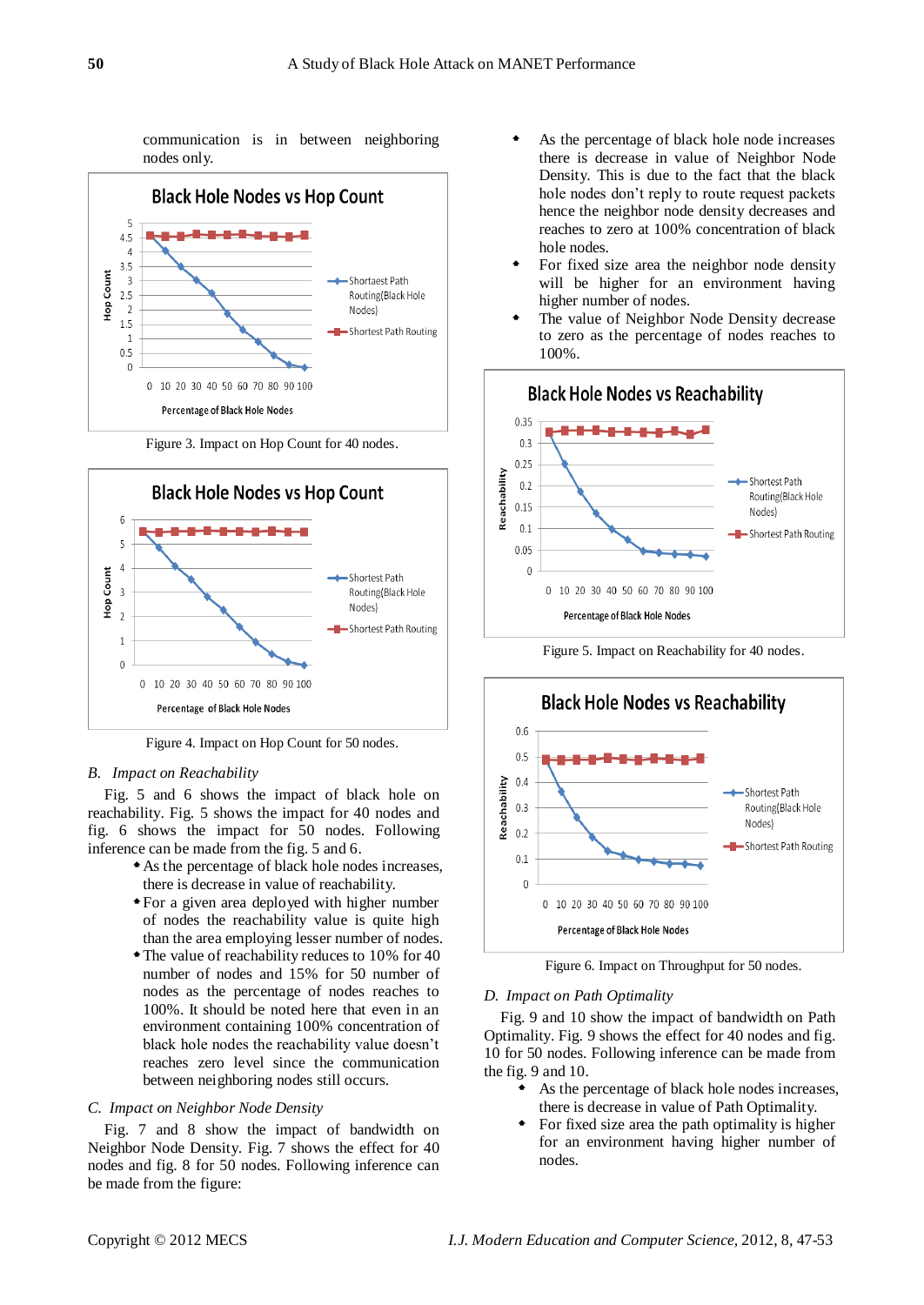The value of Path Optimality reaches to nearly 17% as the concentration of black hole nodes reaches to 100%.



Figure 7. Impact on Neighbour Node Density for 40 nodes.



Figure 8. Impact on Neighbour Node Density for 50 nodes.

# V. CONCLUSION

The impact of black hole nodes on the performance of routing protocol can be concluded as follows:

- The values of hop count and path optimality tend to decrease linearly. As the percentage of nodes reaches to 100 percent the values approaches zero.
- The values of reachability does not reach zero level even at 100% concentration of black hole nodes since at this concentration the communication still prevails between neighboring nodes.

All these results can be very useful for the protocol designers while designing any protocol for ad hoc network.









## **REFERENCES**

- [1] Charles E. Perkins, "Mobile Ad-Hoc Networks," Addison-Wesley(2000).
- [2] J. E. Wieselthier, E. Altman, A. Ephremides, J. P. Macker, H. B. Russell, M. Steenstrup, and S. B. Wicker," Wireless ad hoc networks – part II", IEEE Journal on SAC , Volume 23, Number 3, March 2005.
- [3] Giorgos Papastergiou, Ioannis Psaras , Vassilis Tsaoussidis," Deep-Space Transport Protocol: A Novel Transport Scheme for Space DTNs", Computer Communications Volume 32, Issue 16, 15 October 2009, Pages 1757–1767 , Elsevier.
- [4] Hany Samuel,Weihua Zhuang,Bruno Preiss,"DTN Based Dominating Set Routing for MANET in Heterogeneous Wireless Networking", Journal Mobile Networks and Applications Volume 14 Issue 2, April 2009 Pages 154 - 164.
- [5] J. Mackar and S. Corson, RFC 2501, "Mobile Ad hoc Networking (MANET): Routing Protocol Performance Issues and Evaluation Considerations", IETF 1999.
- [6] Chim Yuen Chong, Raymond Seah Kwang Wee, Sim Soon Lian, Tan Jia Hui, "Moblie Ad hoc Networking",http://www.dsta.gov.sg/DSTA\_horizo ns/2006/Chapter\_7. Htm.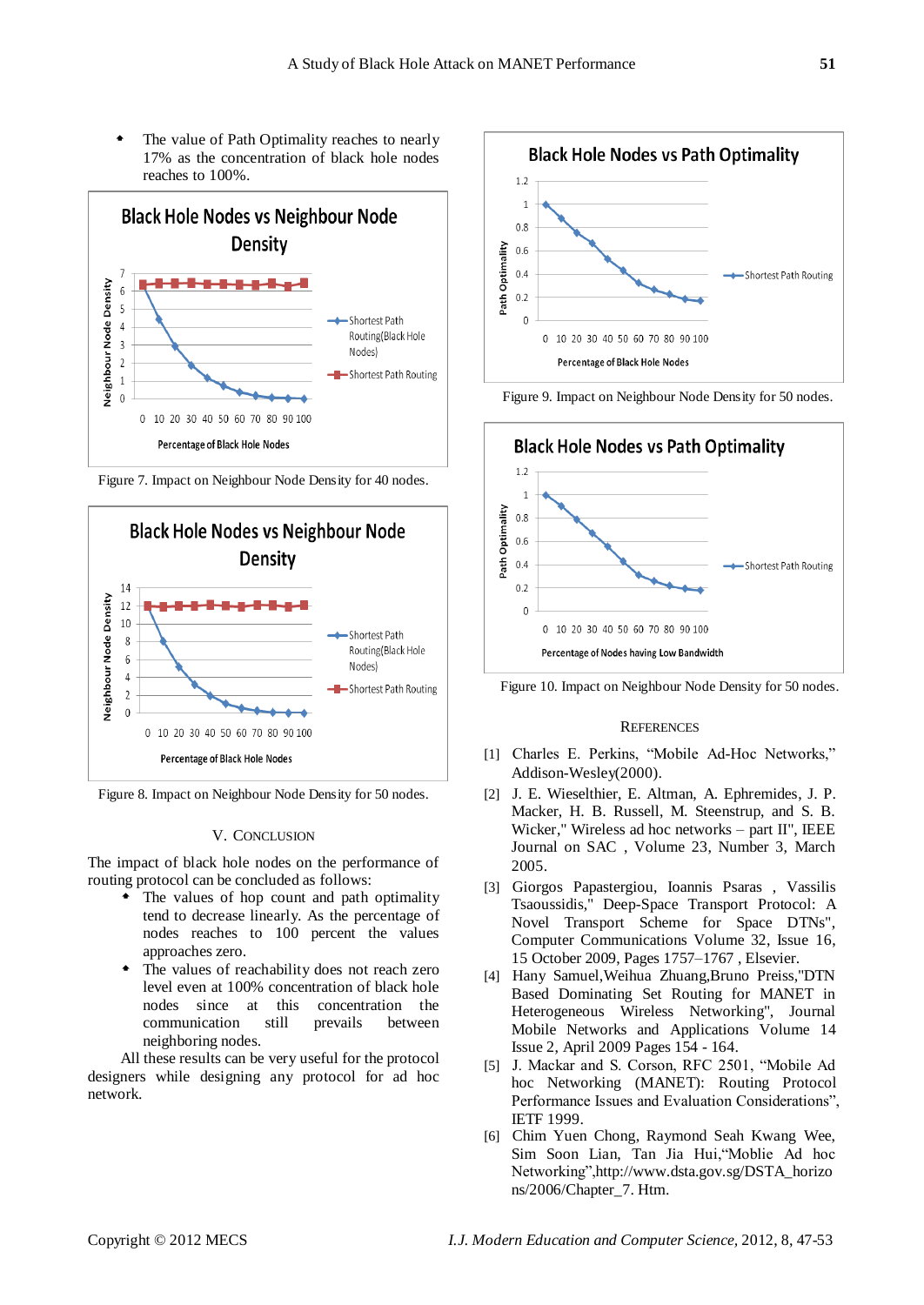- [7] L. Blazevic, L. Buttyan, S. Capkun, S. Giordano, J. P. Hubaux, J. Y. Le Boudec, "Self- Organization in Mobile Ad-Hoc Networks: the Approach of Terminodes," IEEE Communications Magazine, Vol. 39, No. 6, June 2001.
- [8] L. Buttyán, J.-P. Hubaux, "Nuglets: a Virtual Currency to Stimulate Cooperation in Self-Organized Mobile Ad Hoc Networks," Technical report No. DSC/2001/001, Swiss Federal Institution of Technology, Lausanne, January 2001. http://icawww.epfl.ch/hubaux/.
- [9] L. Buttyán, J.-P. Hubaux, "Stimulating Cooperation in Self-Organizing Mobile Ad Hoc Networks," Technical Report No. DSC/2001/046, Swiss Federal Institution of Technology, Lausanne, 31 August 2001. http://icawww.epfl.ch/hubaux/.
- [10] Shailender Gupta, C. K. Nagpal and Charu Singla,"IMPACT OF SELFISH NODE CONCENTRATION IN MANETS",International Journal of Wireless & Mobile Networks (IJWMN) Vol. 3, No. 2, April 2011.
- [11] H Yang, H Y. Luo, F Ye, S W. Lu, and L Zhang, ―Security in mobile ad hoc networks: Challenges and solutions" (2004). IEEE Wireless Communications. 11 (1), pp. 38-47.
- [12] Hao Yang,Haiyun Luo, Fan Ye, Songwu Lu, Lixia Zhang,"Security in mobile ad hoc networks: challenges and solutions",Wireless Communications, IEEE Feb 2004.
- [13] Hongmei Deng, Wei Li, D.P.Agrawal,"Routing security in wireless ad hoc networks",Communications Magazine, IEEE Oct 2002.
- [14] B.Kannhavong, H.Nakayama, Y.Nemoto, N.Kato, A.Jamalipour,"A survey of routing attacks in mobile ad hoc networks",Wireless Communications, IEEE October 2007.
- [15] Hoang Lan Nguyen,Uyen Trang Nguyen,"A study of different types of attacks on multicast in mobile ad hocnetworks",http://dx.doi.org/10.1016/j.adhoc.200 6.07.005Volume 6, Issue 1, January 2008, Pages

32–46.

- [16] Khin Sandar Win,"Analysis of Detecting Wormhole Attack in Wireless Networks",World Academy of Science, Engineering and Technology 48 2008.
- [17] Yih-Chun Hu, A. Perrig, D.B.Johnson,"Wormhole attacks in wireless networks",Selected Areas in Communications, IEEE Journal 2006.
- [18] N.Song, L.Qian, X. Li,"Wormhole attacks detection in wireless ad hoc networks: a statistical analysis approach",Parallel and Distributed Processing Symposium, 2005.
- [19] A. Patcha, A. Mishra,"Collaborative security architecture for black hole attack prevention in mobile ad hoc networks",Radio and Wireless Conference, 2003. RAWCON '03.
- [20] Bo Sun, Yong Guan, Jian Chen, U.W.Pooch,"Detecting black-hole attack in mobile

ad hoc networks",Personal Mobile Communications Conference, 2003. 5th European (Conf. Publ. No. 492).

- [21] L. Tamilselvan, V. Sankaranarayanan,"Prevention of Blackhole Attack in MANET",Wireless Broadband and Ultra Wideband Communications, 2007. AusWireless 2007. The 2nd International Conference on 27-30 Aug. 2007.
- [22] S. Marano, V. Matta, L. Tong,"Distributed Detection in the Presence of Byzantine Attack in Large Wireless Sensor Networks",Military Communications Conference, 2006. MILCOM 2006. IEEE.
- [23] S. Dokurer, Y. M. Ert, C. E. Acar," Performance analysis of ad-hoc networks under black hole attacks", SoutheastCon, 2007. Proceedings. IEEE.
- [24] S. Sharma, Rajshree, R. P. Pandey, V. Shukla, " Bluff-Probe Based Black Hole Node Detection and prevention", Advance Computing Conference, 2009. IACC 2009, IEEE International.
- [25] M. Medadian, M. H. Yektaie, A. M. Rahmani, ―Combat with Black hole attack in AODV routing protocol in MANET", First Asian Himalayas International Conference on 3-5 Nov. 2009.
- [26] V. Palanisamy, P. Annadurai, S. Vijayalakshmi," Impact of black hole attack on multicast in ad hoc network (IBAMA)", Computational Intelligence and Computing Research (ICCIC), 2010 IEEE International Conference on 28-29 Dec. 2010.
- [27] N. Sharma, A. Sharma," The Black-Hole Node Attack in MANET", Second International Conference on Advanced Computing & Communication Technologies 2012.
- [28] Okoli Adaobi, Ejiro Igbesoko, Mona Ghassemian," Evaluation of Security Problems and Intrusion Detection Systems for Routing Attacks in Wireless Self-Organised Networks", New Technologies, Mobility and Security (NTMS), 2012 5th International Conference on 7-10 May 2012.

**Dr. C. K. Nagpal** is principle in Echleon Institute of Technology. He received his Ph. D. degree in Computer Science from the YMCA University of Science and Technology, Faridabad. His academic interests include network security, software reliability and artificial intelligence.

Dr. C.K.Nagpal Principal Echleon Institute of Technology, Faridabad E-mail: nagpalckumar@rediffmail.com

**Mr. Chirag Kumar** has B. Tech (ECE) from Kurukshetra University and pursuing his M.Tech (ECE) from YMCA University of Science and Technology. His academic interests include network security and fuzzy logic.